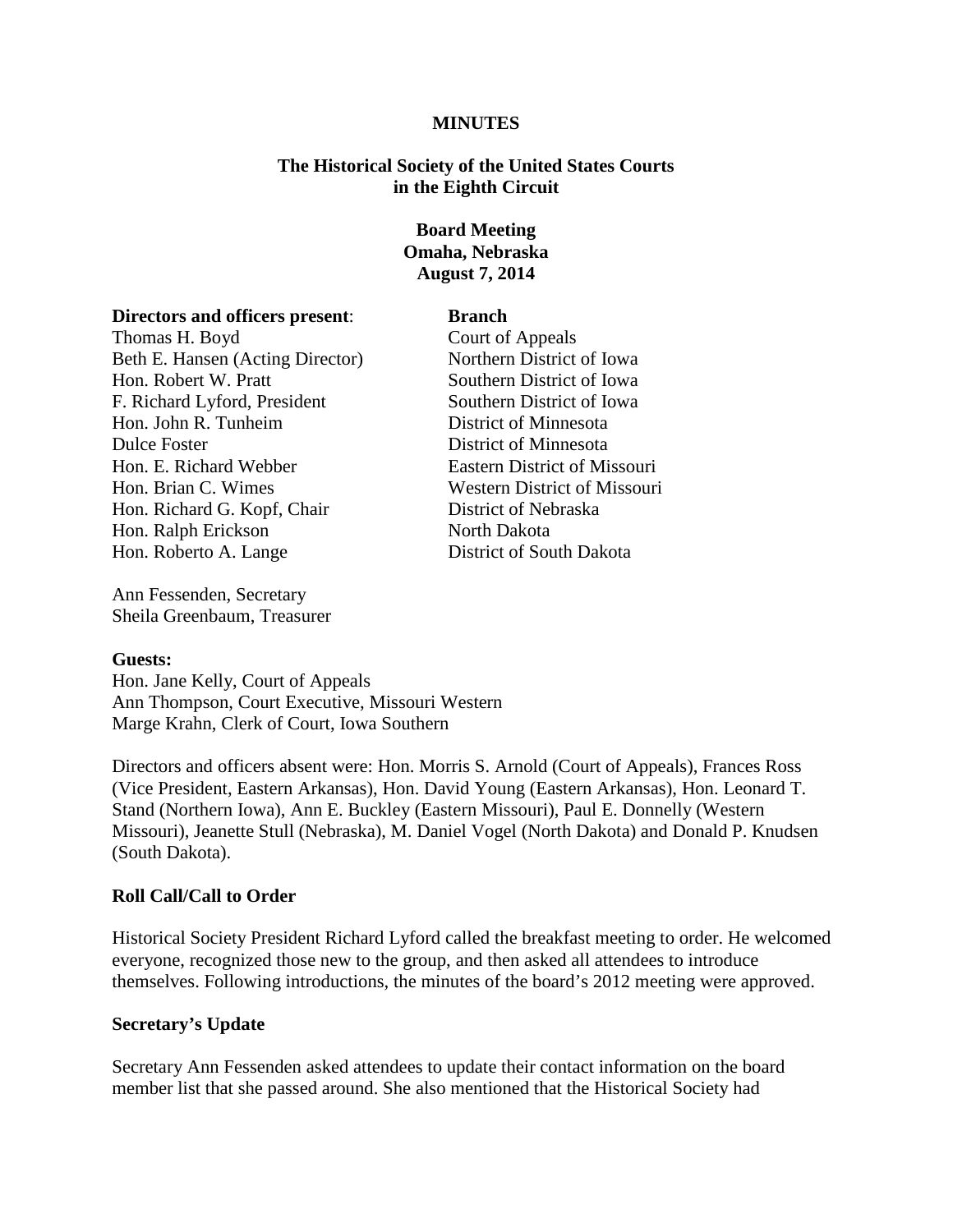coordinated the displays near the hotel ballroom which featured a four-panel display on Judge Ross and three DVDs: one of Judge Ross' memorial session, one a discussion of the Criminal Justice Act and *Gideon v. Wainwright* by Judge Morris Arnold and Federal Public Defender Jenniffer Horan, and Judge Webster's oral history, contributed by the Eastern District of Missouri. She also noted that the Northern and Southern Districts of Iowa had contributed posters describing their activities and that Western Missouri had brought packets with pictures of their "Bell Room" project. She also mentioned that there was a Historical Society table where members could display any additional materials about their local projects.

# **Presentation to Judge Kopf**

Chief Judge Riley then arrived to make a presentation to Board Chair Judge Richard Kopf, recognizing his many years of service to the Society. The presentation included a certificate signed by the officers and an antique railroad lantern.

### **Treasurer's Report**

Treasurer Sheila Greenbaum reported the balance of the parent Society's account as \$8983.54.

## **Resolution granting Parent Society approval to file 990s on behalf of branches**

Treasurer Greenbaum provided background regarding the handling of 990 forms which the IRS now requires each branch to file annually. In order to avoid the necessity of asking each branch to provide permission every year for the Parent to file on its behalf, she offered the following resolution:

Each United States Court Branch of the Eighth Circuit Historical Society hereby consents to all necessary future filings of any required IRS papers, including Form 990-N, by the Eighth Circuit Historical Society on behalf of each District Court Branch.

The resolution carried.

# **History Workshop at 2016 Judicial Conference**

President Lyford then led a discussion about the possibility of holding a "history workshop" before the 2016 Judicial Conference, which will be held May 4-6, 2016 in Rogers, Arkansas. Such a program would provide an opportunity for participants to share information about programs and projects they have tried, and what worked or didn't work. Lyford said that he envisioned break out brainstorming sessions on topics such as oral histories, learning centers, fund raising, etc. In response to a question as to whether district or circuit judges would be included, Lyford replied that he would like as many as possible to take part. It was suggested that participation could probably be improved if the program could also be available through a remote, electronic format. Ann Thompson of Western Missouri noted that her district could probably help with IT equipment and support. It was also suggested that involvement of a senior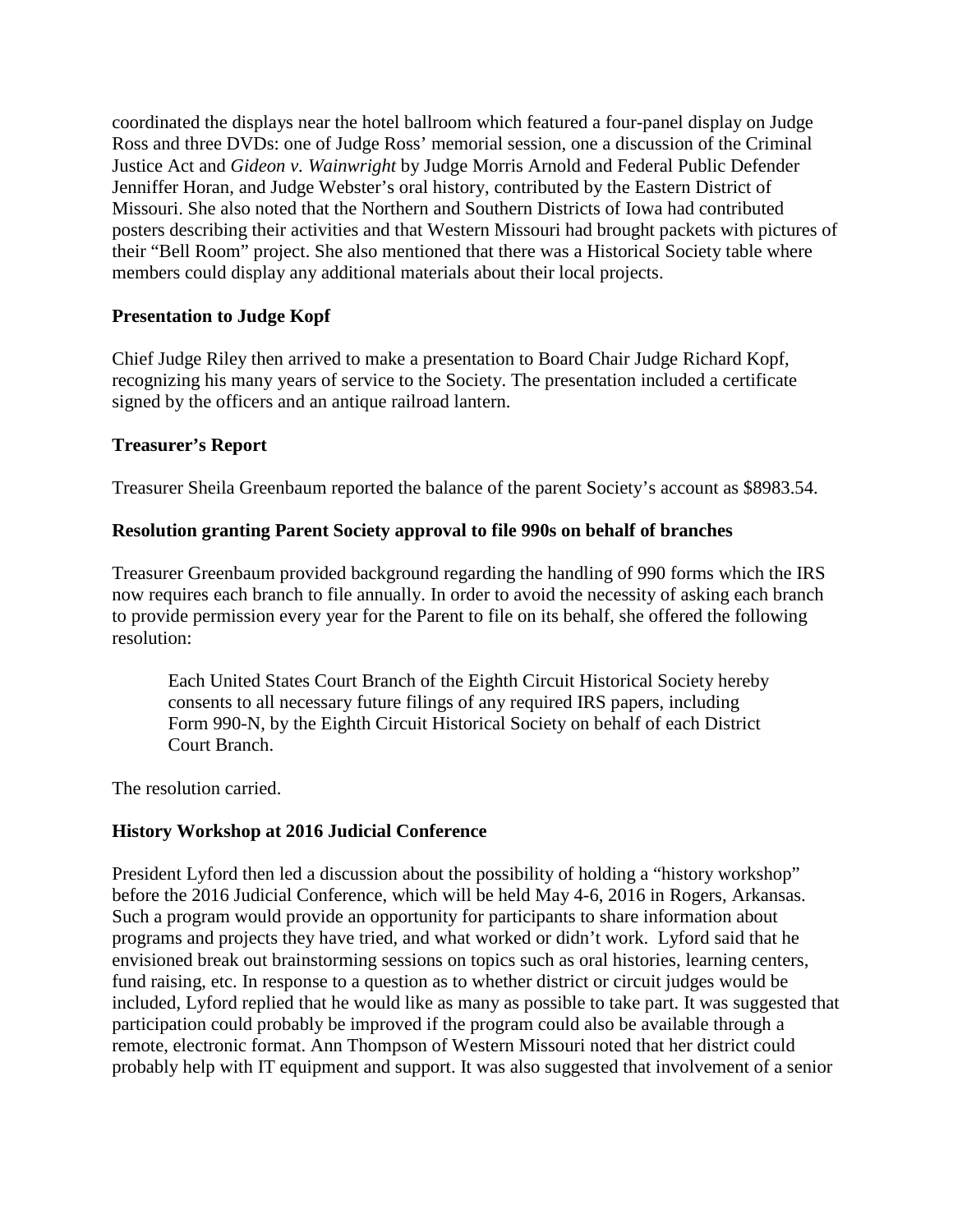judge from Arkansas would be valuable. Tom Boyd agreed to chair a subcommittee to work on planning.

### **Election of Officers for 2014-2016**

As no new nominations were brought from the floor, the following slate of candidates was reelected for a two year term:

President: Dick Lyford Vice President: Frances Ross Treasurer: Sheila Greenbaum Secretary: Ann Fessenden

### **Branch Reports**

#### *Appeals*

Tom Boyd said that the branch published a history of the court several years ago. Current projects include supporting publication of Judge Myron Bright's memoir, which is expected to be published by the end of the year. The branch displayed a poster promoting the upcoming book and a sign up sheet for anyone interested in purchasing a copy.

#### *Iowa Southern*

Mr. Lyford reported that the branch recently completed Judge Shield's interview and was planning interviews of Judges Pratt and Gritzner. The branch is also hoping to interview Judge David Hansen and Magistrate Judge Walters and to update Judge Longstaff's interview. Drake Professor Anthony Gaughan is working with President Lyford and Judge Bremer to produce a sequel to the district's history, "No One is Above the Law," and they are hoping to involve students in the work. The branch has also conducted oral histories of state judges. The branch brought several DVDs to the meeting for sharing with interested board members: Judges Longstaff and Shields' oral history interviews, Judge Stuart's memorial session, and Judges Rose and Adams' investitures. Judge Pratt mentioned that he has performed Naturalization ceremonies at a house that was once part of the underground railroad and has accompanied the group of newly inducted citizens to a minor league Cubs team.

### *Minnesota*

Tom Boyd reported that the branch has an active oral history program, *Portraits of Justice.* They conduct an interview after a judge has been on the court for a few years and then again when the judge takes senior status. They include magistrate judges in the project and allow the interviewee to select the interviewer. The branch recently interviewed Senior Judge Kyle and Magistrate Judge Boylan, who has retired. Congress renamed the Fergus Falls Courthouse for Judge Edward Devitt in the spring. The district hosted the traveling display, *Freedom Riders*, in the Minneapolis courthouse for two weeks, and Chief Judge Davis spoke at a kickoff reception. Judge Montgomery presented excerpts from the district's oral histories at a meeting of the bench and bar.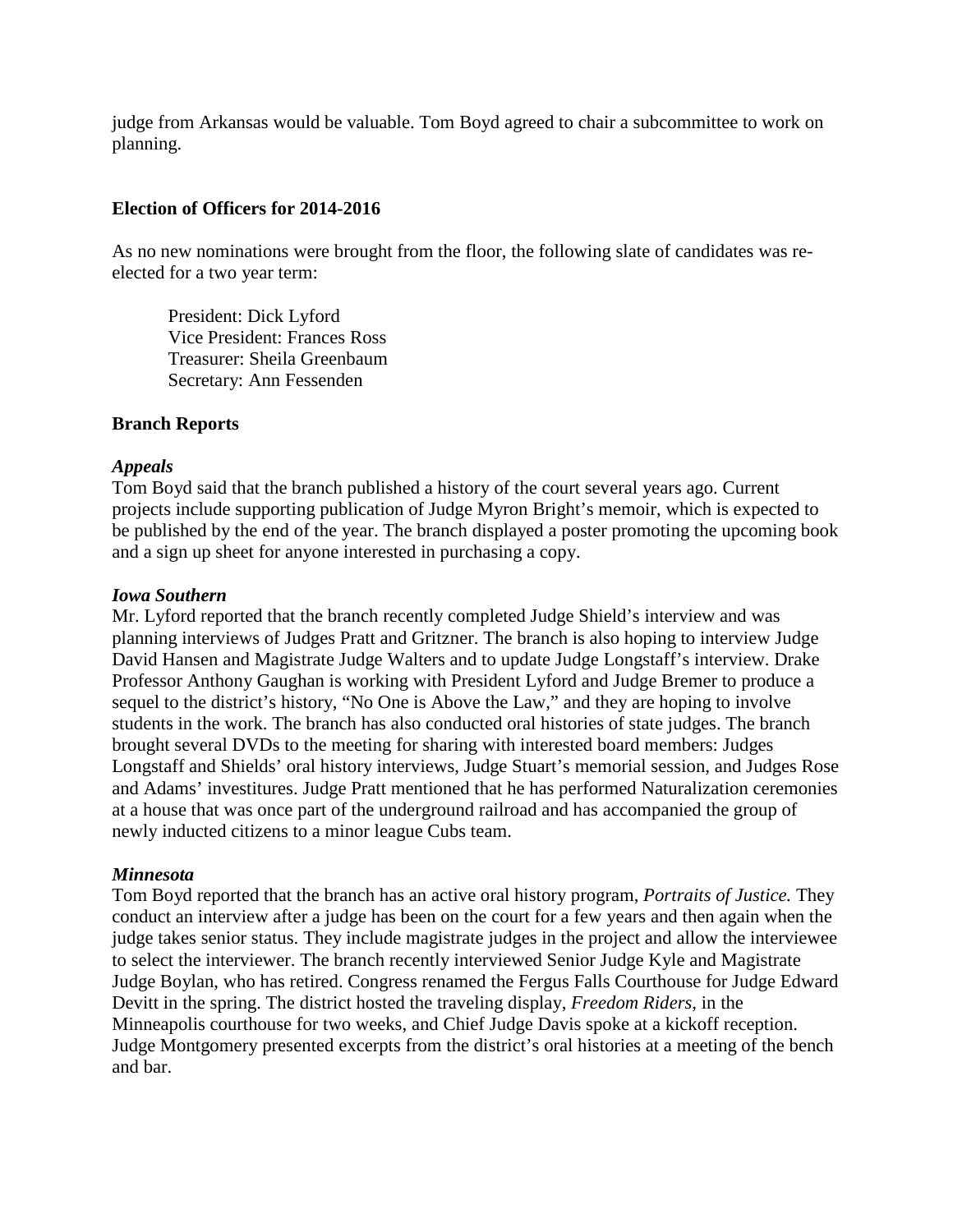### *Missouri Eastern*

Judge Webber said that the branch made arrangements to conduct interviews of the district's senior judges with funds from the Eastern District of Missouri's Federal Practice Memorial Trust and with funds raised through the branch's not-for-profit organization. He said that six interviews had been completed and that Judge William Webster's interview on DVD was being shown at the conference. The branch has also filmed interviews relating to the district's significant cases, including *Green v. McDonnell Douglas*, *Jones v. Mayer,* and *Dred Scott*. The case filming is done in-house using three cameras, with a camera focused on each speaker and a third on both speakers. The branch developed a learning center in the Thomas F. Eagleton U.S. Courthouse. Thousands of students visit the Learning Center annually, and the courthouse has become a tourist attraction. The branch has also been working on a written history of the district, *And Justice for All*, authored by Burton Boxerman. The scope of the book is from 1821to 2013 and will include many photos. Southeast Missouri State University Press will be releasing the book in the fall. Additionally, Judge Shaw published his autobiography, *Watch Everything: A Judicial Memoir with a Point of View*.

### *Missouri Western*

Ann Thompson said that the branch had completed an historical gallery, the "Bell Room," in Kansas City's Charles Evans Whittaker U.S. Courthouse. The project was funded by the Bar, but the writing was done in-house. The Bell Room was designed with adults in mind, but it is also useful for children. The content includes a section on the district's judges and another section on its significant cases, such as the swimming pool case, the Greenlease case, and the Hyatt disaster. There is an interactive touch screen with modules that include quizzes on bankruptcy and whether a cause of action falls under state or federal jurisdiction. The electronic nature of the touch screen allows the branch to keep the content current. With the history center complete, the challenge is now marketing. The branch sent out a mailer to people in the region and created packages of information on the Bell Room. These packets were available at the conference.

#### *North Dakota*

Chief Judge Erickson said that the branch has been mostly dormant this past year. He noted that the district does have a rich history, with prominent figures such as Judge Ronald Davies and Judge Charles Amidon, who was a friend of Justice Brandeis. He is looking to develop North Dakota's history by beginning with the district's first judges and going forward. He hopes to get students from the University of North Dakota involved.

#### *South Dakota*

Judge Lange reported that the branch has no money, no officers, and no members. The district does have a display case, but it does not have a courthouse that lends itself to developing a learning center. The branch is trying to arrange oral history interviews of Judges Kornmann and Piersol.

### *Oral History Projects*

As this subject arose, Judge Webber shared that he found it takes approximately 150 hours of preparation to carry out an oral history project, but that it is well worth the effort. He noted that Judge Hungate died shortly after his interview. There was general discussion that some judges resist being interviewed but that it is very important to keep trying to obtain their permission. It